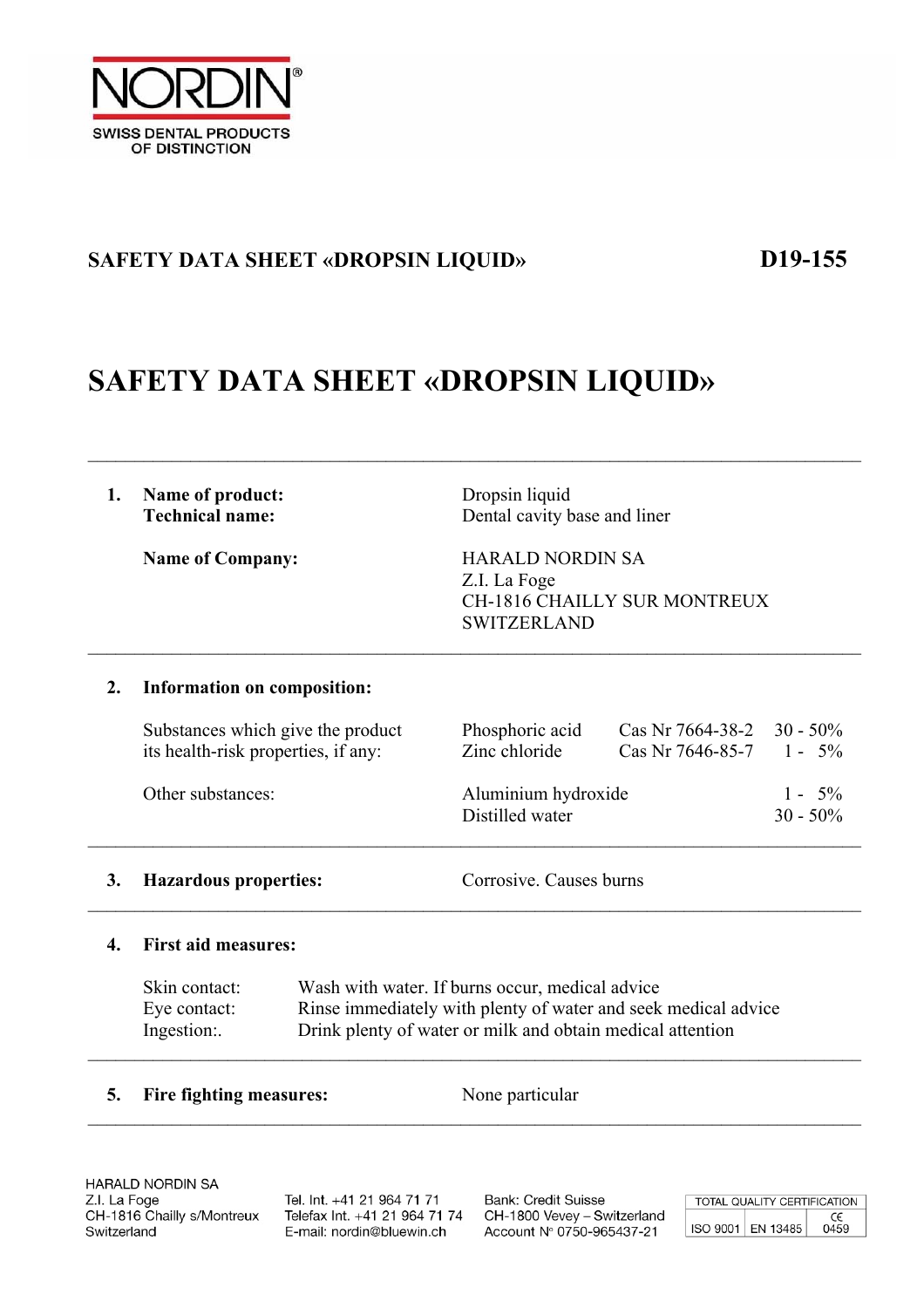

| Diffusion: Product Files |               |      |         |            |             |
|--------------------------|---------------|------|---------|------------|-------------|
| Date                     | Rédacteur     | Visa | Edition | Modifié le | Page 1 de 3 |
| 23.09.2003               | <b>NORDIN</b> |      | 0/0     |            |             |
|                          |               |      |         |            |             |

 $\mathcal{L}_\mathcal{L} = \{ \mathcal{L}_\mathcal{L} = \{ \mathcal{L}_\mathcal{L} = \{ \mathcal{L}_\mathcal{L} = \{ \mathcal{L}_\mathcal{L} = \{ \mathcal{L}_\mathcal{L} = \{ \mathcal{L}_\mathcal{L} = \{ \mathcal{L}_\mathcal{L} = \{ \mathcal{L}_\mathcal{L} = \{ \mathcal{L}_\mathcal{L} = \{ \mathcal{L}_\mathcal{L} = \{ \mathcal{L}_\mathcal{L} = \{ \mathcal{L}_\mathcal{L} = \{ \mathcal{L}_\mathcal{L} = \{ \mathcal{L}_\mathcal{$ 

#### **6. Accidental release measures:** None particular

Pick up with liquid-binding material and dispose of in accordance with local regulations.

| 7.                                                                                 | <b>Handling and storage:</b>                 | Keep the bottle well closed                                                                                                                               |  |  |
|------------------------------------------------------------------------------------|----------------------------------------------|-----------------------------------------------------------------------------------------------------------------------------------------------------------|--|--|
| 8.                                                                                 | <b>Exposure control/personal protection:</b> | Follow the ordinary hygienic procedures common<br>within the profession.                                                                                  |  |  |
| 9.                                                                                 | <b>Physical and chemical properties:</b>     | Colourless, odourless liquid.<br>Miscible with water. Density ca 1310 kg / $m3$                                                                           |  |  |
| 10.                                                                                | <b>Stability and reactivity:</b>             | None                                                                                                                                                      |  |  |
| 11.                                                                                | <b>Toxicological information:</b>            | Corrosive to eyes and skin<br>Acute oral toxicity. Phosphoric acid (LD50 rat) 1530 mg/kg<br>Acute dermal toxicity Phosphoric acid (LD50 rabbit) 2740 mg/k |  |  |
| 12.                                                                                | <b>Ecological information:</b>               | None                                                                                                                                                      |  |  |
| 13.                                                                                | <b>Disposal consideration:</b>               | Dilute and neutralise. Dispose of in accordance<br>with national or local environmental regulations.                                                      |  |  |
| 14. Transport information:<br>UN nr 1805 pack group III<br>IMDG class 8 / 1805 III |                                              | Phosphoric acid.>30%<br>ADR/RID class $8/11$ (c)                                                                                                          |  |  |

Tel. Int. +41 21 964 71 71 Telefax Int. +41 21 964 71 74 E-mail: nordin@bluewin.ch

**Bank: Credit Suisse** CH-1800 Vevey - Switzerland Account Nº 0750-965437-21

| TOTAL QUALITY CERTIFICATION |                   |      |
|-----------------------------|-------------------|------|
|                             |                   | CE   |
|                             | ISO 9001 EN 13485 | 0459 |